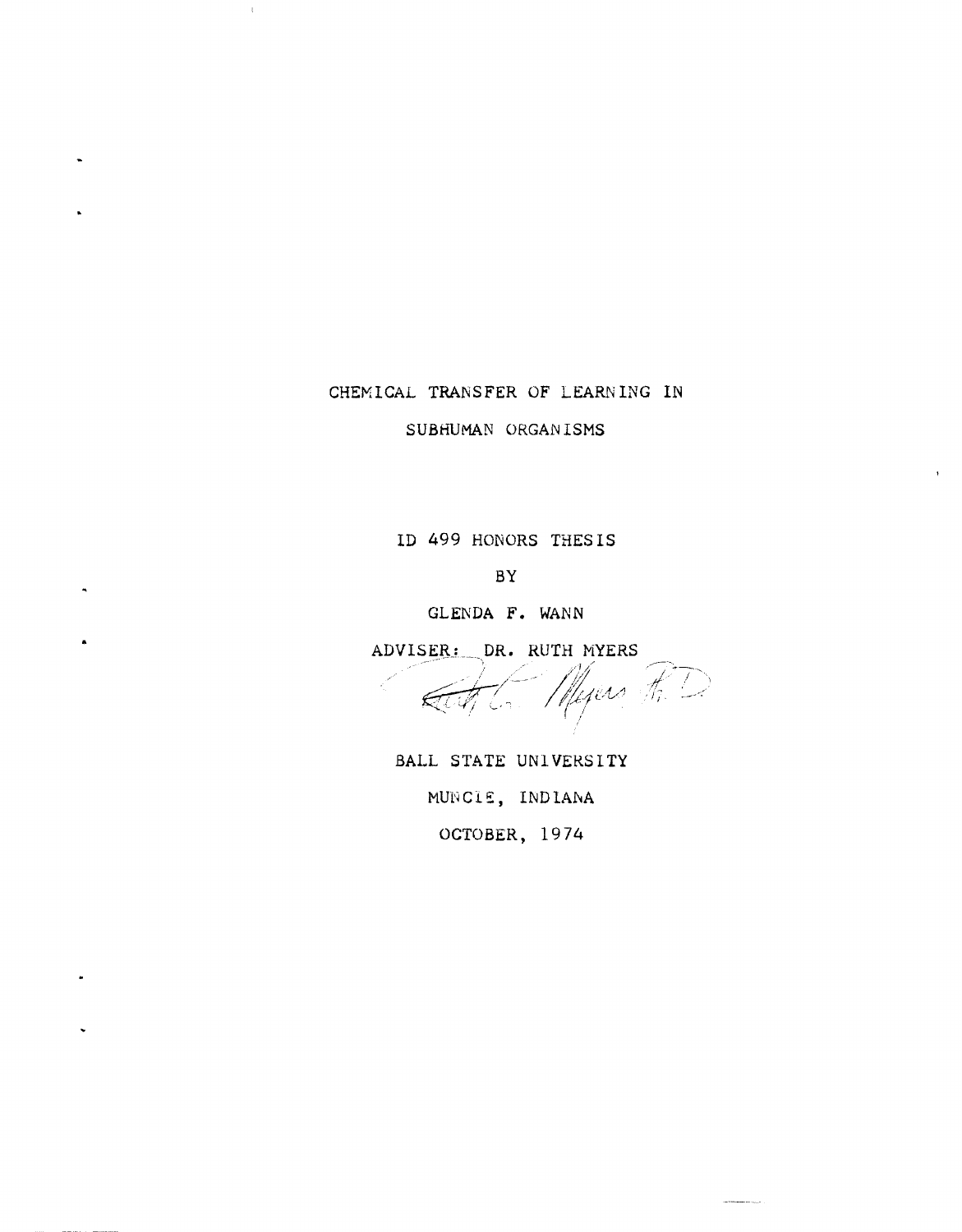$Sp$  Coll 'TheSIS LD 2489 . 74 \97tf .w3t,

> The area of learning has intrigued men for centuries. This is quite understandable in light of the fact that most human behavior is learned. Just what is learning? Learning is the process of acquiring a new skill on the basis of practice or experience. In the past, there have been many theories of how learning takes place. 'fwo of the more prominent theories were that learning took place by electrical transmissions or by new synaptic connections. These theories were strongly supported until the 1950's when the discovery of DNA and RNA and their role in genetic information storage and recording gave rise to the idea that the basis of learning, and memory could be molecular. With the growth of molecular biology came the conjecture that RNA, besides encoding genetic structure, might also encode individual experience. It was these molecular biologists whose research dealt with information coding in single molecules who first conceived the idea of possibly transferring information from one organism to another with chemical extracts.

The first concrete attempt to chemically transfer learning from one organism to another was made by James McConnell in  $1962.$ <sup>1</sup> His research, like most of the initial

 $\mathbf{1}_6$ . M. Cartwright, "Use of a Maze Habit as a Test of the Specificity of Memory Transfer in Mice," Journal of Biological Psychology,  $12(1): 53$ , 1970.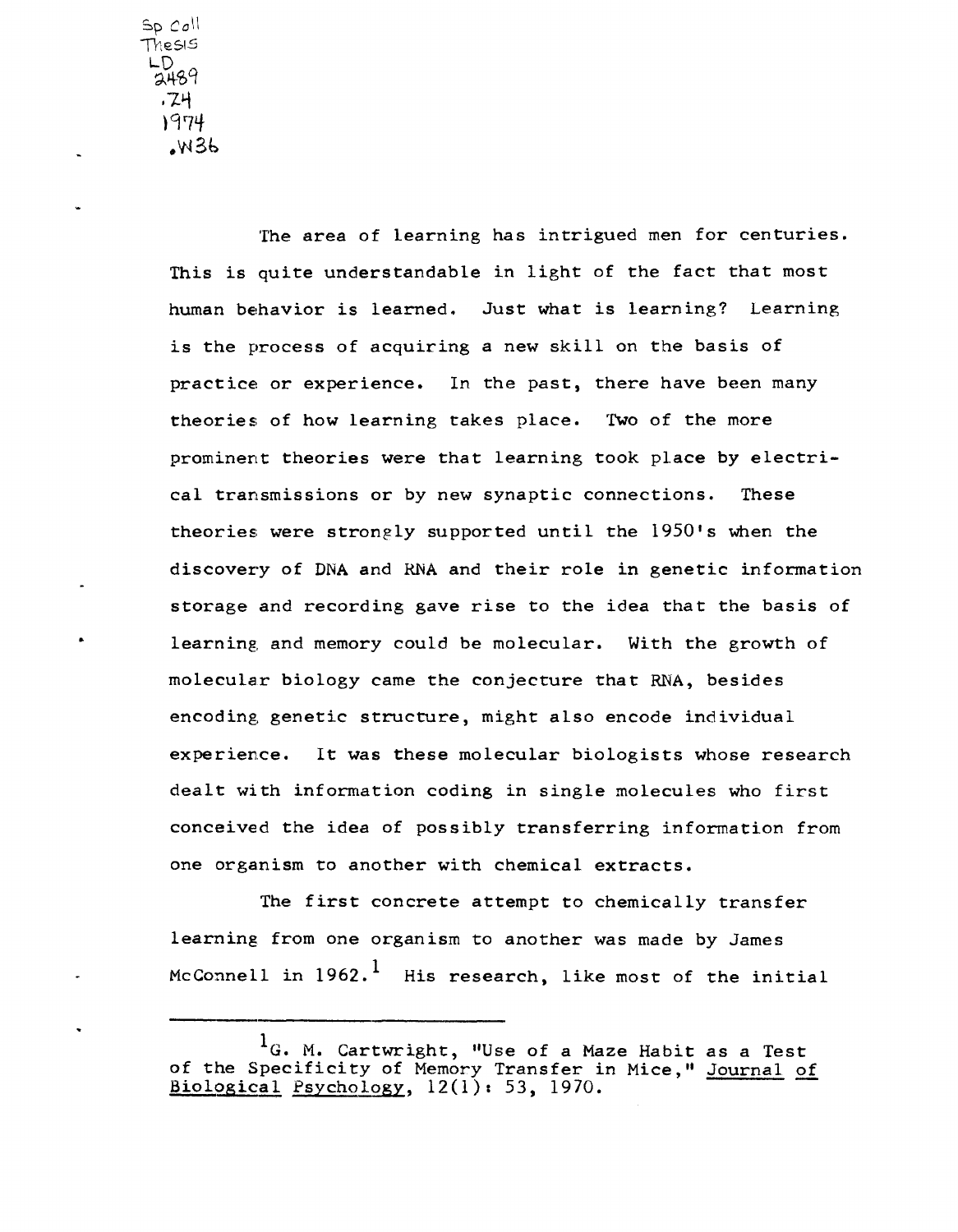work in this area, was primarily concerned with learning transfer in invertebrates. In particular, his subjects were planaria, a type of flatworm. Their primitive nerve system plus their amazing ability to regenerate made them ideal candidates for experimentation.

In McConnel's initial experiment, planaria were conditioned using a classical conditioning model. An electrical shock served as the unconditioned stimulus, a light as the conditioned stimulus, while body contractions made by the planaria were the unconditioned responses. When the trained planaria reached the designated criterion for learning their bodies were ground up and fed to an untrained group of similar planaria. The control group consisted of untrained planaria that had been fed the bodies of other untrained planaria. When put in a learning situation identical to the original, planaria who had ingested the trained worms gave half again as many conditioned responses as did the control group. This seemed to indicate that transfer of learning had indeed occurred.

In an experiment using similar training techniques. the team of McConnell, Allan L. Jacobson and Daniel Kimble trained planaria to a criterion of twenty-three correct responses out of twenty-five trials. When the criterion had been met, the subjects were cut in half laterally and allowed to regenerate, the tails forming new heads and the heads forming new tails. Upon completion of regeneration, each half was again tested by the savings method to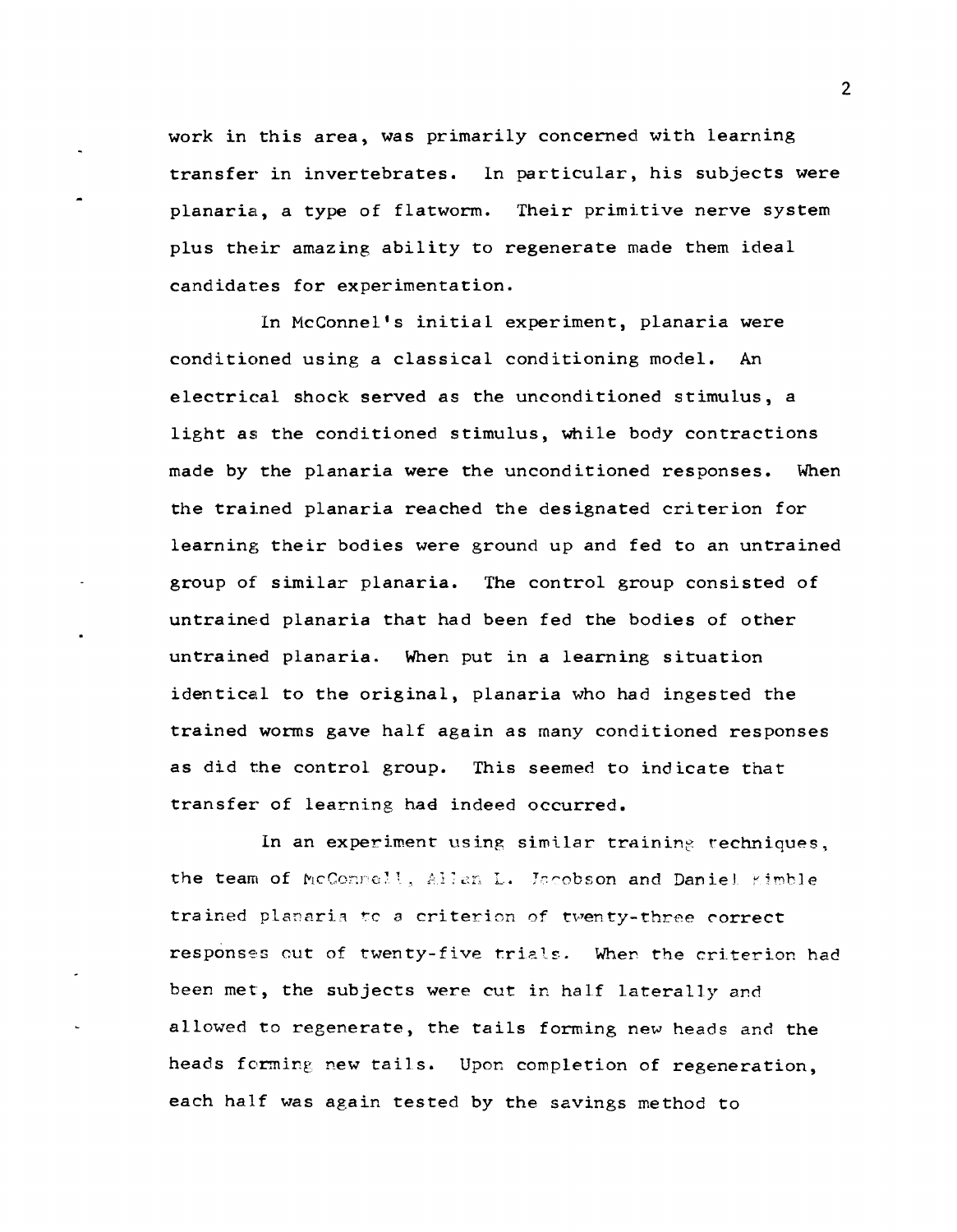establish the amount of retention of the original training. Again, a control group was provided which consisted of the regenerated halves of untrained worms. In the original test, the mean number of trials it took the planaria to reach criterion level of responding was 134. However, it took the regenerated head an average of only 40 trials and, surprisingly enough, the regenerated tails required an average of only 43.3 trials. The control heads and tails required an average of 248.6 and 207.8 trials respectively. Here again, the experimenters conclude that this experiment gives evidence for a chemical basis of learning. Learning that spread in particular from the regenerated tail of the trained worm to the untrained head.<sup>2</sup>

It has been demonstrated that habituation too can be transferred cannibalistically. Also, papers by such men as Hartry et al., and Walken and Milton, combined with the great quantities of experiments which show that learning can be transferred suggest that all the simple behaviors which an animal learns can be transmitted to another chemically.

As interest in the chemical transfer of learning grew, more research was directed toward the transfer of learning in vertebrates. Subjects for these experiments included rats, mice, birds, goldfish, turkeys, and chicks. Inherent with this shift in interest came the problem of how to attempt a

<sup>2</sup>James NcConnell, Allan Jacobson, and Daniel Kimble, "The Effects of Regeneration Upon Retention of a Conditioned Response in the Planarian," Journal of Comparative and Physiological Psychology, 52:1-5, February, 1959.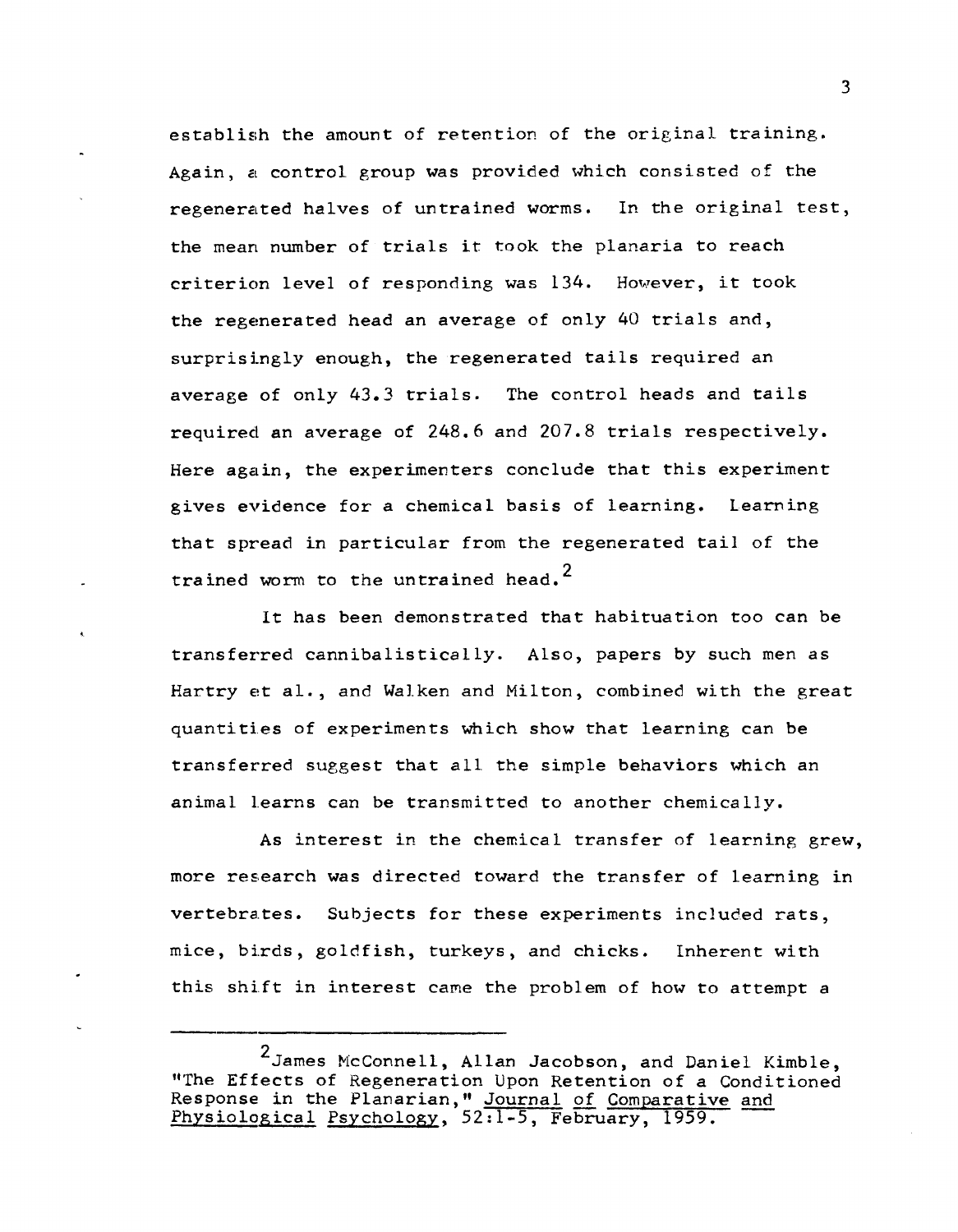chemical transfer in-vertebrates. Attempts to find a solution resulted in several means of extracting brain chemicals from trained animals. One of the first such methods was that using crude brain homogenates. In this method, whole brain homogenates are injected intraperitoneally into recipient animals. While this technique did show significant positive results, it unfortunately resulted in high mortality rates among the recipients.

A second method utilizes RNA extracts. These are obtained from a cold phenol extract of the brain which is centri $f$ uged. The aqueous phase is then retained and precipitated with magnesium chloride or potassium acetate and ethanol which is removed by evaporation. The resulting solution is then taken up in saline for injection.

Aqueous extracts are a third possibility. In this method, aqueous extracts of brain homogenates are used without any treatment other than centrigugation. Two final possibilities are extracts made with other reagents and precipitates from aqueous extracts made by partial purification of an aqueous extract using organic solvents.<sup>3</sup> Thus the first problem in studying learning transfer in vertebrates had been solved.

Regarding actual research, the first published account of learning or memory transfer in vertebrates was

<sup>3</sup>George Ungar, Molecular Mechanisms in Memory and Learning, pp. 134-136.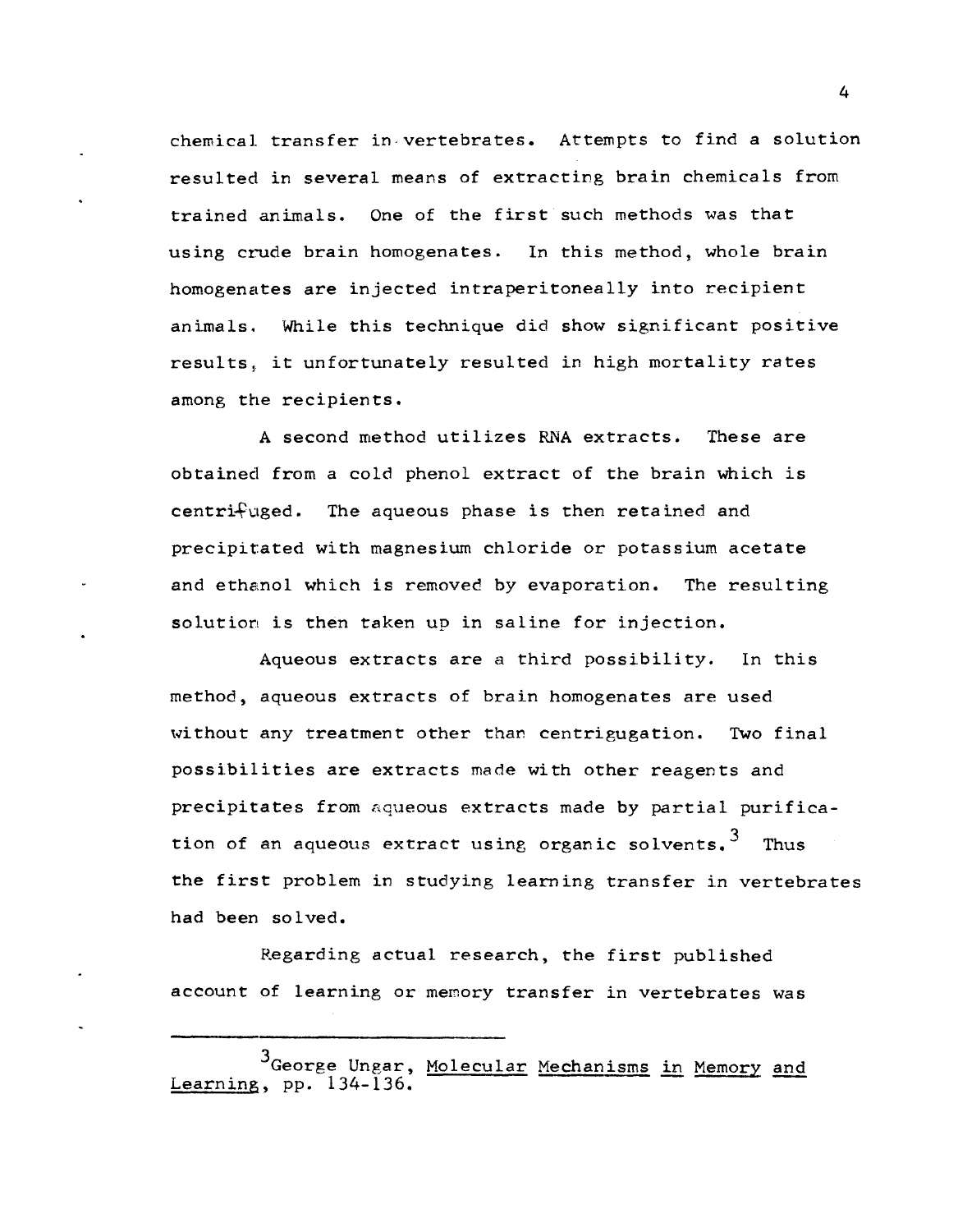made by Reinis in  $1965.^4$  In his experiment, rats were trained to approach a food cup and, upon reaching criterion lever of performance, were sacrificed. Food-deprived rats were then injected intraperitoneally with brain homogenate from the trained rats. Two control groups were utilized. One consisted of rats injected with extracts from untrained rats and the other group received no injection. Results showed that in a retest situation the experimental group had an increased percentage of correct conditioned approach responses to the food cup. They also exhibited a decrease in orientation responses and consummatory latencies. These results were not true of the two control groups. This does seem to suggest a transfer of learning from one rat to another.

In an experiment utilizing goldfish as subjects, William G. Braud also demonstrated a transfer of learning.<sup>5</sup> Goldfish acquired a light-signaled avoidance to shock in an aquatic shuttle box. The avoidance response was then extinguished and an RNA rich extract taken from the brains of the trained organisms. When injected intracranially with the extract, recipient goldfish extinguished the avoidance response significantly faster than those injected with extracts from naive donors.

4<sub>G</sub>. M. Cartwright, "Use of a Maze Habit."

<sup>5</sup>Braud, William G., "Extinction in Goldfish: Facilitation by Entracranial Injection of RNA from Brains of Extinguished Donors," Science, 168:1234-1236, June, 1970.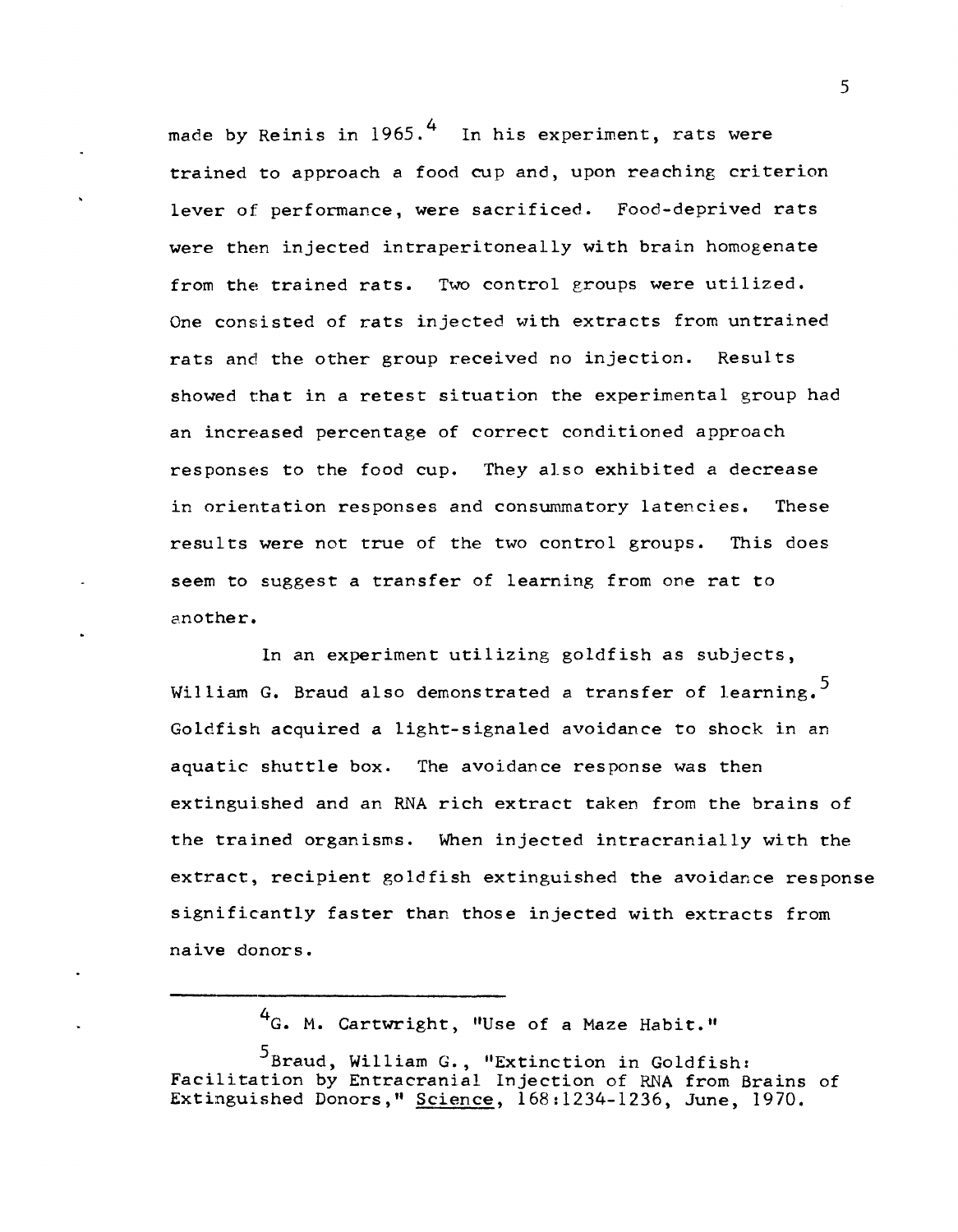William G. Braud, Porter Laird, and Steven Richards used a between-subjects design to test for learning transfer in goldfish.<sup>6</sup> Goldfish were trained to avoid shock in a shuttle box and sacrificed twenty hours after completion of the task. A mixture of RNA and Protein extracted from the brain was injected into the brain of recipient goldfish. Performance of this group was consistently better than that of a control group which had been injected with extract from untrained subjects. In this experiment the greatest difference between experimental and control groups occurred after a seventy-two hour time interval. This suggests that the transfer effect may be time dependent.

While there have been many experiments successfully demonstrating a transfer effect, there are others which do not support this theory. The primary objections of this last group of researchers to experiments which do suggest a transfer effect are that (1) the injection of a foreign substance into the brain of a recipient animal does not transfer a specific bit of learning--instead it tends to raise the general activation level of the organism; (2) there exists experimental bias; (3) replicability; and (4) statistical treatment of data.

The inability to replicate experiments is no longer a valid charge. With refined techniques and procedures,

<sup>6</sup>William G. Braud, Porter Laird, and Steven Richards, "Facilitation of Avoidance Behavior in Goldfish by Injection of Brain Material from Trained Donors: Effect of Injection-Testing Interval," <u>Journal of Biological Psychology</u>, 13(1):6-8, 1971.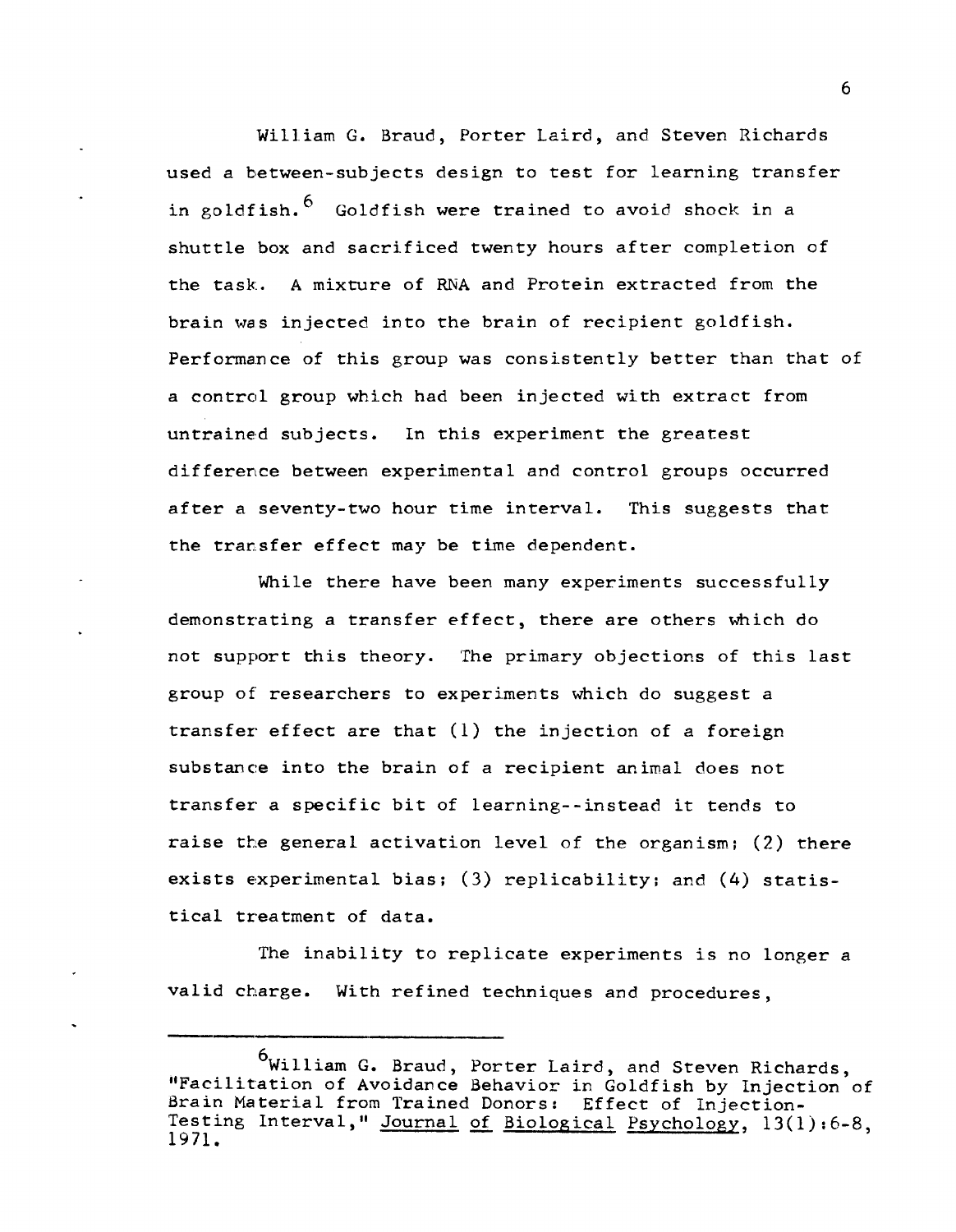experiments have been highly replicable. The statistical treatment of data is also a minor charge and one which can be easily corrected.

In answer to the charge of experimental bias, Frank Babich, Allan Jacobson, Suzanne Bubash, and Ann Jacobson conducted an experiment using "blind" judges.<sup>7</sup> In this experiment, there was .002 degree of significance between the experimental group which received injections from trained rats and the control group which received injections from naive rats. Thus in this experiment it was shown that experimental bias need not be a factor.

The charge that transfer effects are general and not specific has drawn the most attention. Numerous experiments have been conducted that demonstrate a transfer of specific rather than general learning. Notable among these experiments is one conducted by H. P. Zippel and G. F. Domazk.  $8$  Goldfish, in a no-shock training program, were conditioned to prefer a combination of green light plus acetic acid, both of which they normally dislike. Recipients of extracts from the trained fish showed a positive reaction to these previously disliked stimuli. This change in behavior noted between the second and seventh day after injection strongly suggests that

<sup>&</sup>lt;sup>7</sup>Frank Babich, Allan Jacobson, Suzanne Bubash, and Ann Jacobson, "Transfer of a Response to Naive Rats by Injection of Ribonucleic Acid Extracted from Trained Rats," Science, 149:656-657, June, 1965.

<sup>&</sup>lt;sup>8</sup>H. P. Zippel and G. F. Domazk, "Transfer of Color and Taste Preference from Double-Trained Goldfish into Untrained Recipients," Journal of Biological Psychology, 13(1):28, 1971.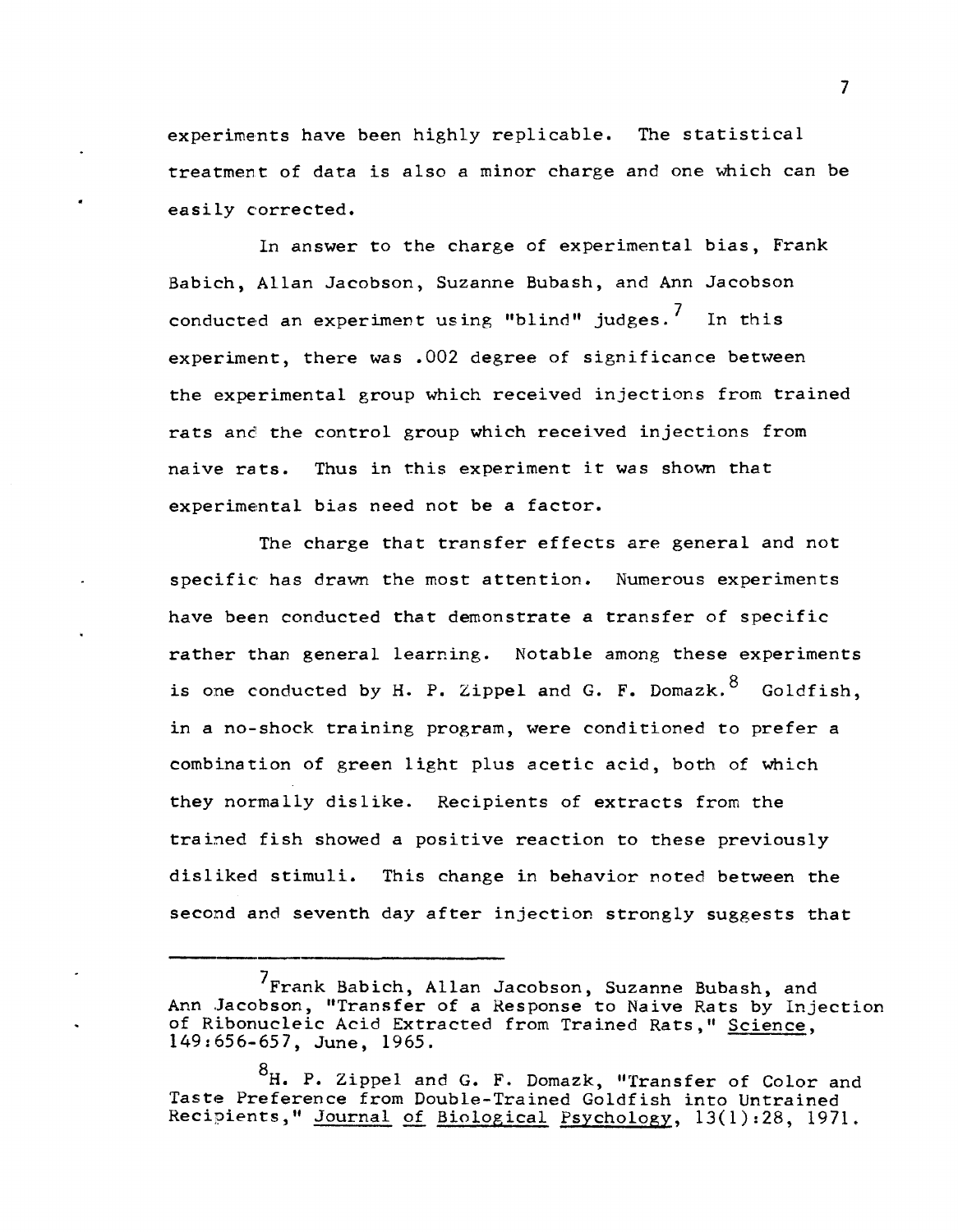specific information was transferred.

Allan H. Schulman conducted an experiment in which young turkeys were operantly conditioned to peck a key to view an imprinted stimuli.<sup>9</sup> Results of the experiment show that key pecking was greater in turkeys receiving injections from extracts taken from the trained turkeys than in turkeys receiving control injections. There was no general activity increase, indicating that transfer was specific, not general.

In the same area, George Ungar demonstrated transfer to be specific by testing without reinforcement on recipient training.<sup>10</sup> Similar results have been obtained by McConnell, Jacobson, Babich and many others.

Although the original criticisms of transfer experiments have been met satisfactorally, there are many other factors that must be controlled. Among these are biochemical, physiological and psychological factors. Biochemical factors include obtaining brain extracts which are pryogin free, controlling PH level, obtaining pure extracts, replicating operations, and others. Physiological factors include the deprivation state of the donor, the part of the brain used for extraction purposes, the technique for sacrificing the subject and removing the brain, the temperature

<sup>9&</sup>lt;br>Allan H. Schulman, "Transfer of Behavior Controlled by an Imprinted Stimulus Via Brain Homogenate Injections in Turkeys," Psychonomic Science, 27:48-50, April, 1972.

<sup>10&</sup>lt;sub>George</sub> Ungar and L. N. Irwin, "Transfer of Acquired Information by Brain Extracts," Nature, 214:453-455, April, 1967.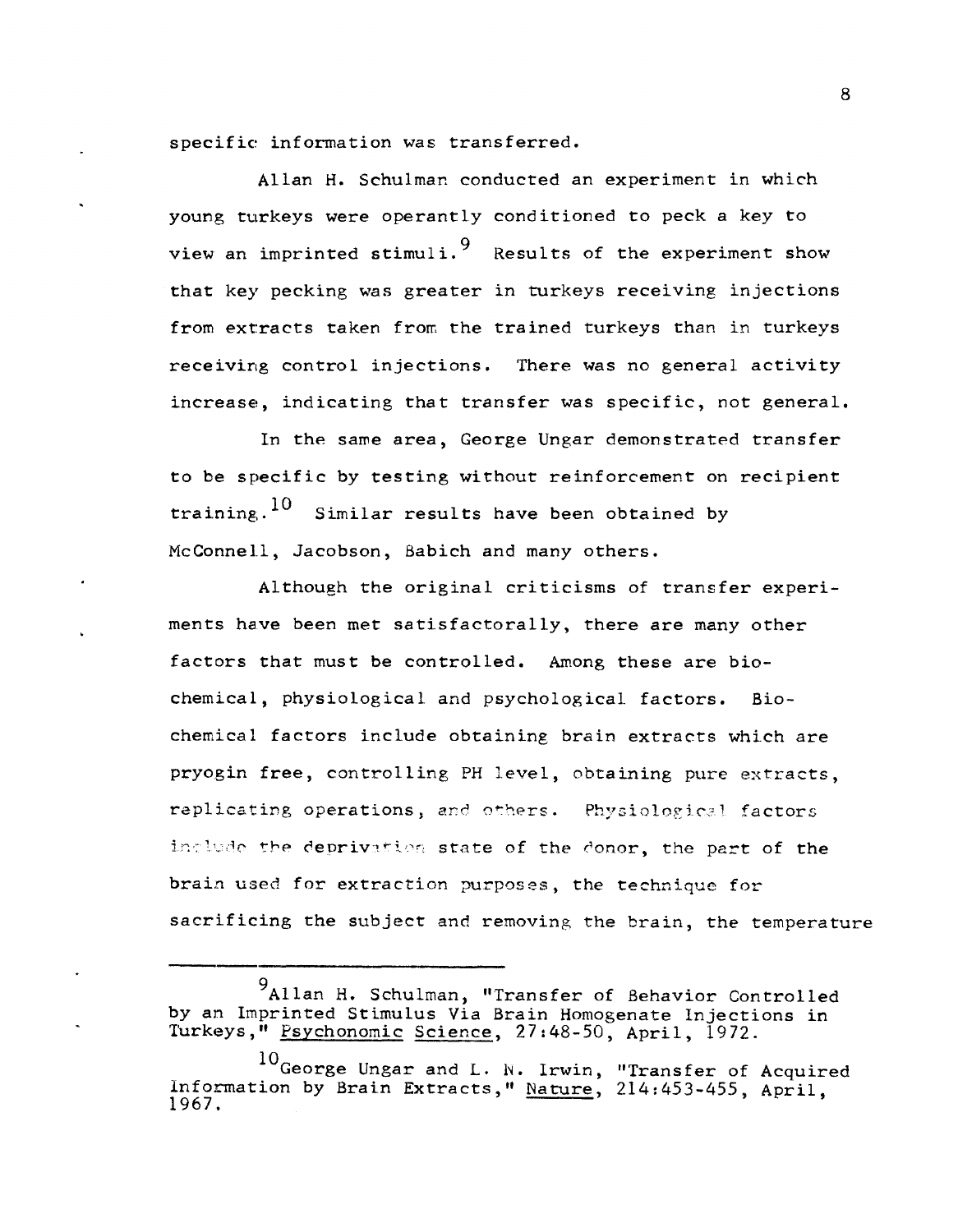at which the brain is stored, and, finally, the species, age, weight and sex of the organisms. The most crucial factors are the ones which are psychological. Very important in this area is the type of donor used; that is, whether the donor is "clever" or "dumb," or a slow or fast learner. A second factor is whether learning takes place in a one-trial learning situation or is spread over several days. It is also necessary for the recipients to be free of fear and emotionality.  $^{11}$ 

Not included above, factors relating to dosages, time, and incubation periods have also been shown to affect results significantly. Frank R. Masiarz, Arnold M. Golub, Trudy Villars and James McConnel, in research conducted with rats, found that rest periods inserted during the donor's training program sisnificantly enhance the memory transfer effect. $^{12}$ 

In an experiment aimed at examining the relationship of time to learning transfer Schad, Rollins and Snyder injected recipient rats with extracts from rats trained to avoid a dark chamber.<sup>13</sup> A significant avoidance of the

<sup>&</sup>lt;sup>11</sup>James V. McConnell, "Factors Affecting the Transfer of Training' Effect in Rats," Journal of Biological Psychology, 9(1):46-47, 1967.

<sup>12</sup>Arnold Golub, Frank Masiarz, Trudy Villars, and James McConnell, "Incubation Effects in Behavior Induction in Rats," Science, 168:392-394, April, 1970.

<sup>13</sup>Lester J. Schad, James E. Rollins and Charles W. Snyder, "Transfer of Learning by Injection of RNA as a Function of Time," Psychonomic Science, 14:112-113, February,  $1969.$   $\overline{\hspace{1cm}}$   $\overline{\hspace{1cm}}$   $\overline{\hspace{1cm}}$   $\overline{\hspace{1cm}}$   $\overline{\hspace{1cm}}$   $\overline{\hspace{1cm}}$   $\overline{\hspace{1cm}}$   $\overline{\hspace{1cm}}$   $\overline{\hspace{1cm}}$   $\overline{\hspace{1cm}}$   $\overline{\hspace{1cm}}$   $\overline{\hspace{1cm}}$   $\overline{\hspace{1cm}}$   $\overline{\hspace{1cm}}$   $\overline{\hspace{1cm}}$   $\overline{\hspace{1cm}}$   $\overline{\$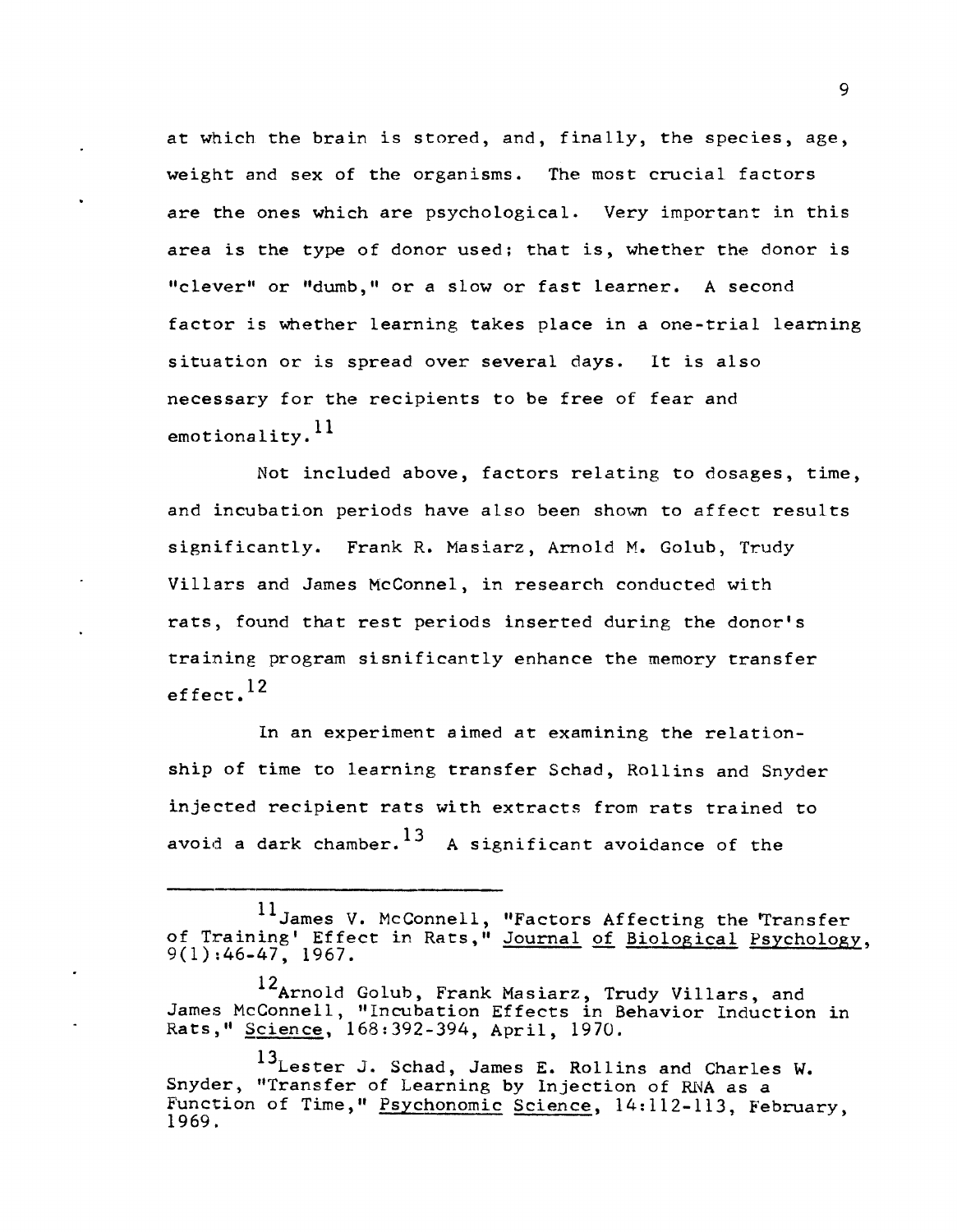previously preferred chamber was found at eight hours following the injection. No such result was obtained at one, two, or sixteen hours after injection. This suggests that time is indeed a factor in the transfer effect.

Finally, dosage has been shown to exert a powerful effect on the transfer of learning, particularly its polarity. When the recipient behaves in a manner similar to that of the donor, the polarity is positive. When the behavior is in the opposite direction, the transfer is negative. Rosenblatt found that as doses increase from .0004 to 4.000 donor brains per recipient there are peaks of positive and negative transfer which alternate successively. Maximal positive transfer occurs when the dose is 0.025 of a donor brain and maximal negative transfer takes place when the dosage is  $0.013$  or  $0.050$  of a donor brain.<sup>14</sup>

In a similar experiment conducted by Bisping, Zahl-Begnum, Longo, Niemoeller and Reinaver, goldfish were injected with extract doses of 1 milli-gram, 10 milli-grams, 30 milli-grams, and 200 milli-grams. The experimental groups performed significantly better than the control group at 1 milli-gram, but as the doses increased the control groups performance equalled and finally surpassed that of the experimental groups.<sup>15</sup> A plausible explanation for this

<sup>14&</sup>lt;sub>Marilyn</sub> Stewart, Doreen Strackman, and William Rucker, "Interanimal Transfer of Training: A Pilot Study of Direction of Effect," Journal of Biological Psychology, 13(2):29, 1971.

 $^{15}$ R. Bisping, O. H. Zahl-Begnum, N. Longo, U. Niemoeller, and H. Reinaver, "The Effects of Nucleic Acid Concentration on Biochemical Memory Transfer," Journal of Biological Psychology,  $13(2):32-35,1971.$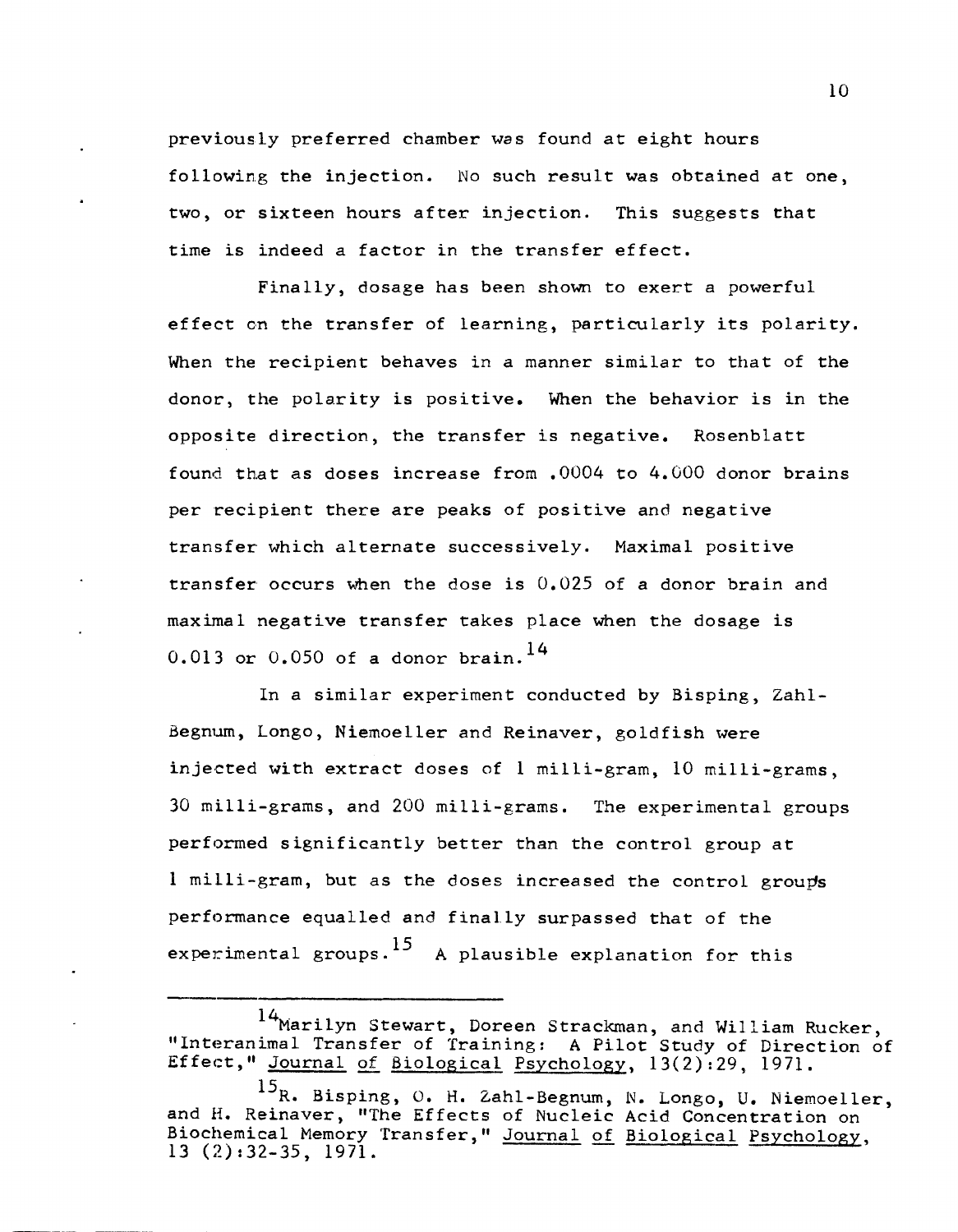result is that the inhibitory effect may be caused by such a vast amount of information which the large doses contain. Whatever the reason, dosage does play a role in transfer of learning.

While a majority of researchers agree that there is a transfer of learning, there is still disagreement on what element is responsible for the transfer. At present, researchers are divided in their support for RNA, protein, peptides., or other small molecules.

In an effort to prove RNA was the element responsible for the transfer of learning, experiments were performed using inhibitors. The first study of the effect of mitabolic inhibitors on memory was made by Dingman and Sporn (1961) using 8-azaguanine, an inhibitor of RNA synthesis. <sup>16</sup> Although the results of the experiment were not conclusive, the researchers concluded that RNA may be involved in the acquisition but not in the retention of learned information.

Golub, Epstein and McConnell performed an experiment in which rats were trained to avoid a black box.<sup>1/</sup> The rats were destroyed and from their brains extracts were made consisting of either whole brain homogenates, MA or peptide fractions. Animals who received injections from trained, but

16<sub>Ungar, Molecular Mechanisms, p. 69.</sub>

17<sub>Arnold</sub> M. Golub, Leon Epstein, and James McConnell, "The Effect of Peptides, RNA Extracts, and Whole Brain Homogenates on Avoidance Behavior in Rats," Journal of Biological Psychology, 11(1):48, 1969.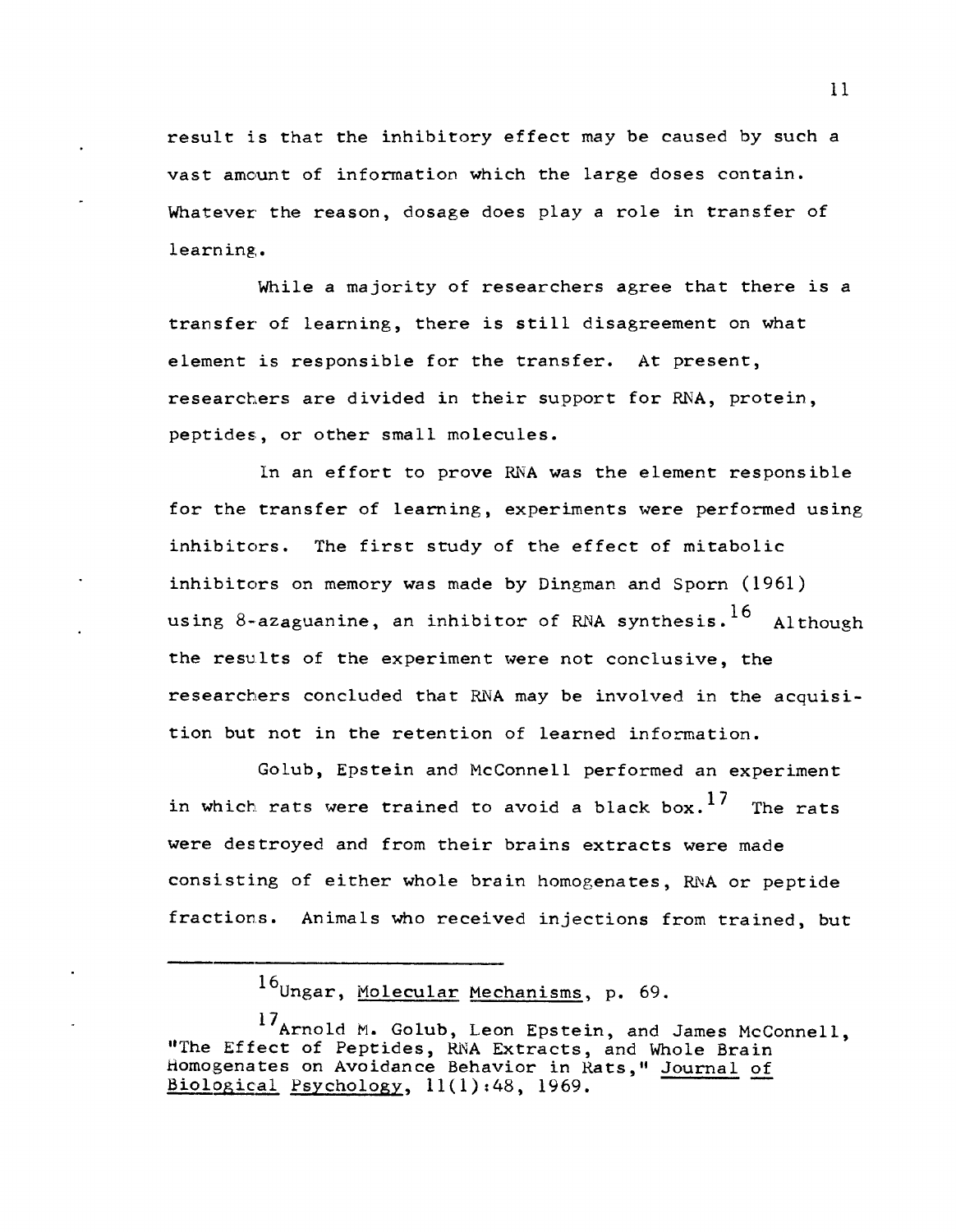not untrained animals, reversed their natural preference for the dark box. The results suggest not only a transfer effect but that whole brain homogenate, RNA, and peptide fractions are effective in mediating the effect.

One of the most noted research attempts in this area was conducted by ChecRashin and Sheimann.  $^{18}$  The inhibitor was RNA-ase, a chemical which inhibits production of RNA. Planaria were conditioned using light or vibration as the conditioned stimulus and shock as the unconditioned stimulus. if RNA-ase was added to the water during training, learning was inhibited. If it was added after training had been completed, recall was inhibited but the conditioned response returned when the RNA-ase was removed. RNA-ase also affected retention after regeneration. It is thought that RNA-ase probably selectively inhibits the integrating activity of the nervous system as well as the interaction of two stimuli. The authors concluded that RNA must playa particular part in the processes of formation and recall of the memory trace.

Hyden and his co-workers have a different version of how RNA may act as a mediator. They feel that the changes in amount and composition of RNA in the brain of trained animals may reflect intracellular redistribution of the present RNA rather than cellular changes in synthesis or other aspects of RNA metabolism.  $^{19}$ 

19<sub>Ungar, Molecular Mechanisms, p. 43.</sub>

<sup>&</sup>lt;sup>10</sup>A. N. ChecRashin and I. M. Sheimann, "Conditioning in Planarians and RNA Content," Journal of Biological Psychology,  $9(1):6,1967.$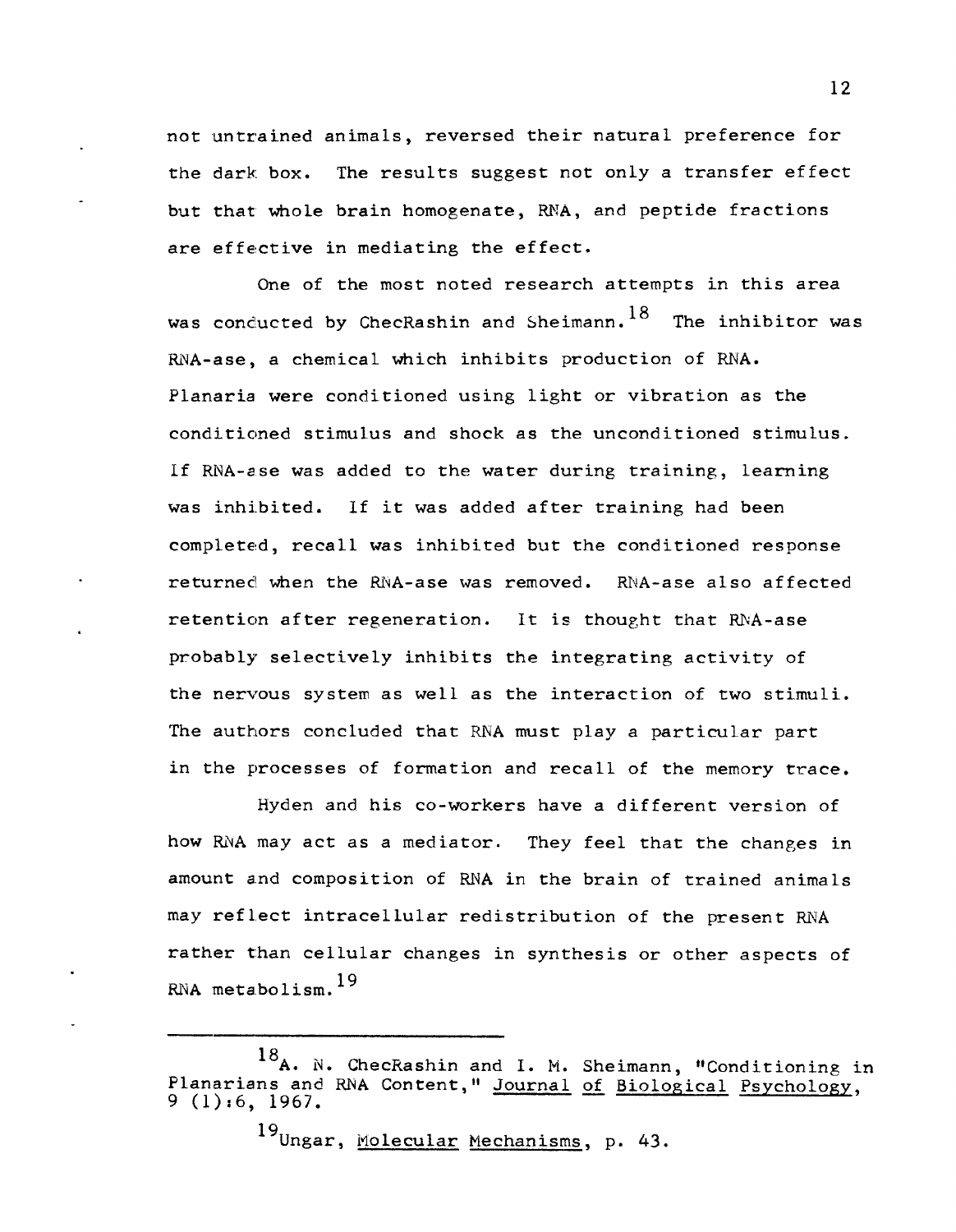While most original researchers believed RNA was the element behind the transfer effect, this has never been clearly shown. Other researchers, those who supported the protein hypothesis, pointed out that virtually all RNA-extracts were impure. They contain other substances, some of which is protein. To test for the effect of protein on learning again inhibitors were used.

Flexner and his co-workers used the protein inhibitor puromycin and tested its effect on learning.  $20$  Mice learned a Y maze by learning to avoid a shock. One day after training, the mice were injected with puromycin in the temporal area of the brain. This injection resulted in loss of the previous learning. However, if injections were given three to six days after learning took place, they had to be given in all six areas of the brain to disturb memory. This and other studies suggest that as time passes after learning, memory of that learning becomes less susceptible to the effect of puromycin.

In studies using substances related structurally to puromycin but which were not protein synthesis inhibitors there were no effects on memory. Cycloheximide and acetoxycycloheximide are also protein synthesis inhibitors but without some of the defects of puromycin and with greater potency. They too disrupt memory, providing training is not overly extensive.

 $^{20}$  Ibid., p. 60.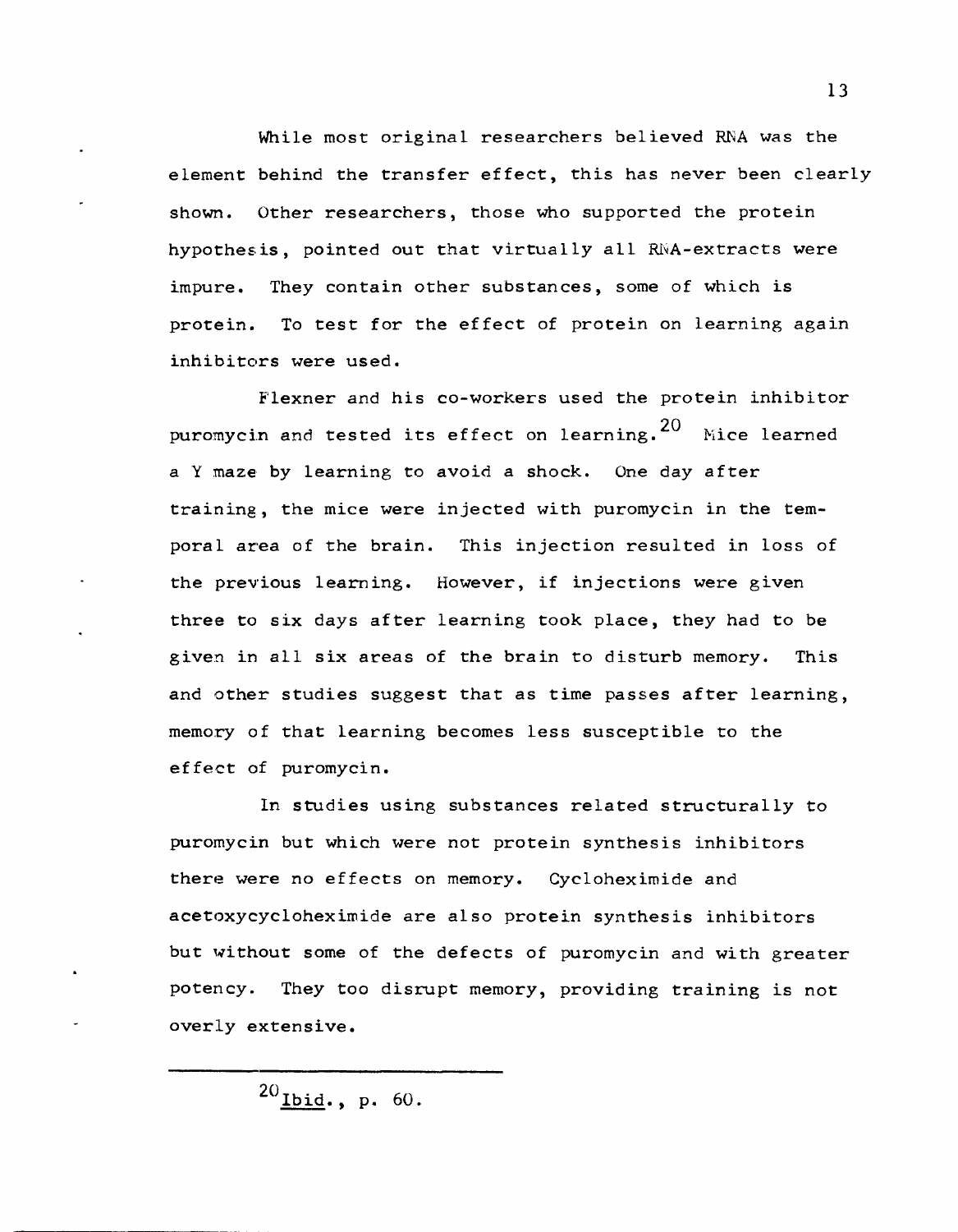Bogock, delval, and Chung trained pigeons in discrimination approach tasks and then fractionated the birds' brains.  $2^1$  One group was sacrificed immediately after training and another several months after training. There was in both groups a correlation between the amount of protein peaks in an individual brain and the proportion of correct pecks made by that pigeon in the last two or three training sessions. This seems to suggest that this group of proteins which are acidic and rich in carbohydrates have some role in the maintenance of a memory trace.

Frank Rosenblatt, John Farrow, and William Herblem say the transfer element cannot be RNA but could possibly be a protein or polypeptice.<sup>22</sup> They came to this conclusion when they found the molecule which transfers information to have a molecular weight between 1,000 and 5,000 es measured by syshadix fractionation. This hypothesis would exclude any known RNA form.

The series of experiments pertaining to the effect of protein on learning transfer led to the following hypotheses. First, learning and "short-term" memory are seemingly independent of cerebral protein synthesis. Excess training may hide the protein synthesis inhibition effect. Protein synthesis is evidently required for storage of "long-term"

22Frank Rosenblatt, John Farrow, and William **F.**  Herblem, "Transfer of Conditioned Responses from Trained Rats by Means of Brain Extracts," Nature, 209:48, January, 1966.

 $^{21}$  Ibid., p. 49.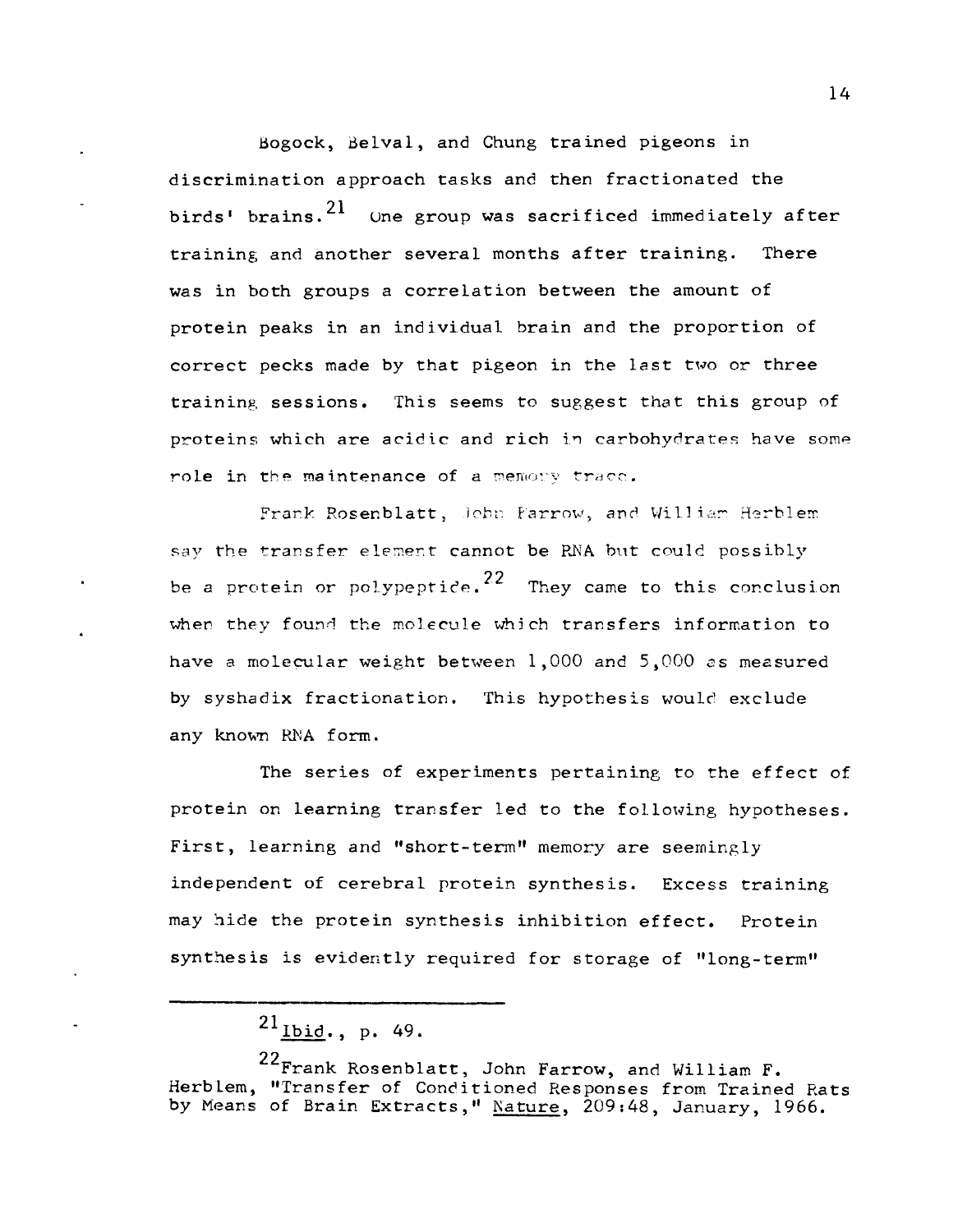memory end occurs concurrently with learning and/or within minutes following learning. And finally, since "short-term" memory is independent of protein synthesis and may last up to six hours, the lingering effect of "short-term" memory may mask the effect of inhibitors on "long-term processes." $^{23}$ Thus, as in the case of RNA, while research is promising, results are far from conclusive.

The final elements that have received much attention in the study of learning transfer are peptides. They are the newest elements to be studied and research to date has proved quite promising. A group of researchers for several years has shovm that the transfer element has the properties of a peptide but no concrete results were available till very recently.

Ungar et al. isolated a 15-amino acid peptide responsible for the passive transfer of dark avoidance.  $24$ This peptide, called scotophobin, has been synthetically produced and when injected into recipient rats produces the same effect as the original peptide. Scotophobin has a molecular weight of 1,600 and only one aromatic residue, very similar to peptides isolated in other experiments. With this

<sup>23</sup>William L. Byrne, Molecular Approaches to Learning and Memory, p. 32.

 $24$ <sub>M</sub>. H. Kleban et al., Influence of Donor Recipient Brain Transfers on Avoidance Learning," Psychological Reports 23:51-56, August, 1968.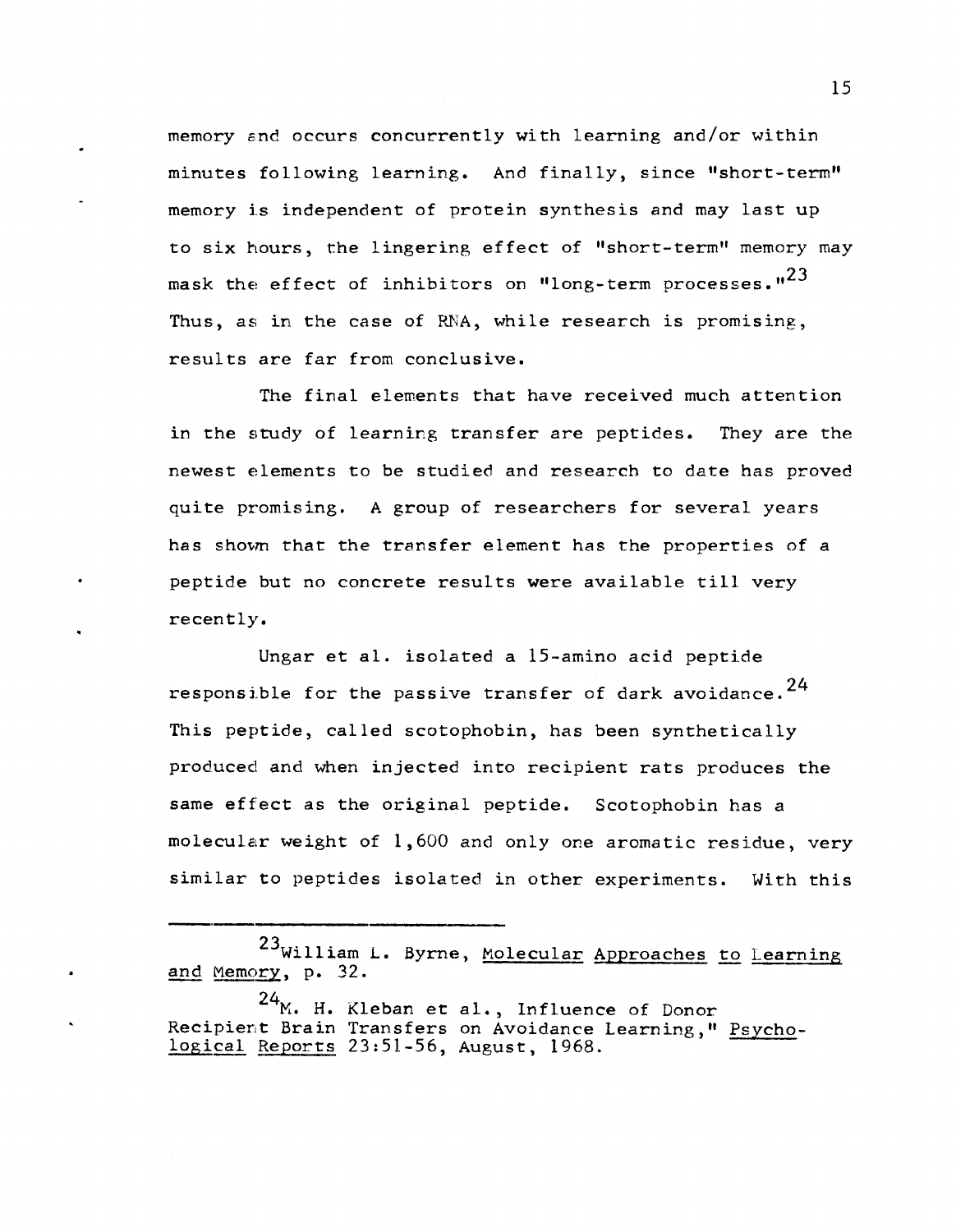and similar results, it is becoming clear that a family of peptides. with a molecular weight near 1,500 is active in passive transfer of simple responses. While again it cannot be said definitely that peptides are the mediators for transfer of learning, it is now clear that they are involved in a major role.

Thus, in the search for an element responsible for the transfer of learning from a trained organism to an untrained organism, RNA, proteins, and peptides have been studied. Research designed to prove that each alone is the sought-after element have always been inconclusive. This has led to a somewhat obvious hypothesis, the hypothesis being that all three are involved in learning transfer. This is the assumption behind present research and only time will provide the exact answer.

From the previous material, it can be seen that in the few years since the transfer of learning studies began, amazing progress has been made. Not only has it been demonstrated that learning transfer actually does take place, but the elements which mediate the transfer have also been studied. These elements, RNA, peptides, and protein, have been studied individually and in combinations. The results indicate that the elements do work in combination and all three are necessary for learning transfer to take place. The work in this area is far from complete and continued research will undoubtedly bring more conclusive evidence concerning the transfer of learning in subhuman organisms.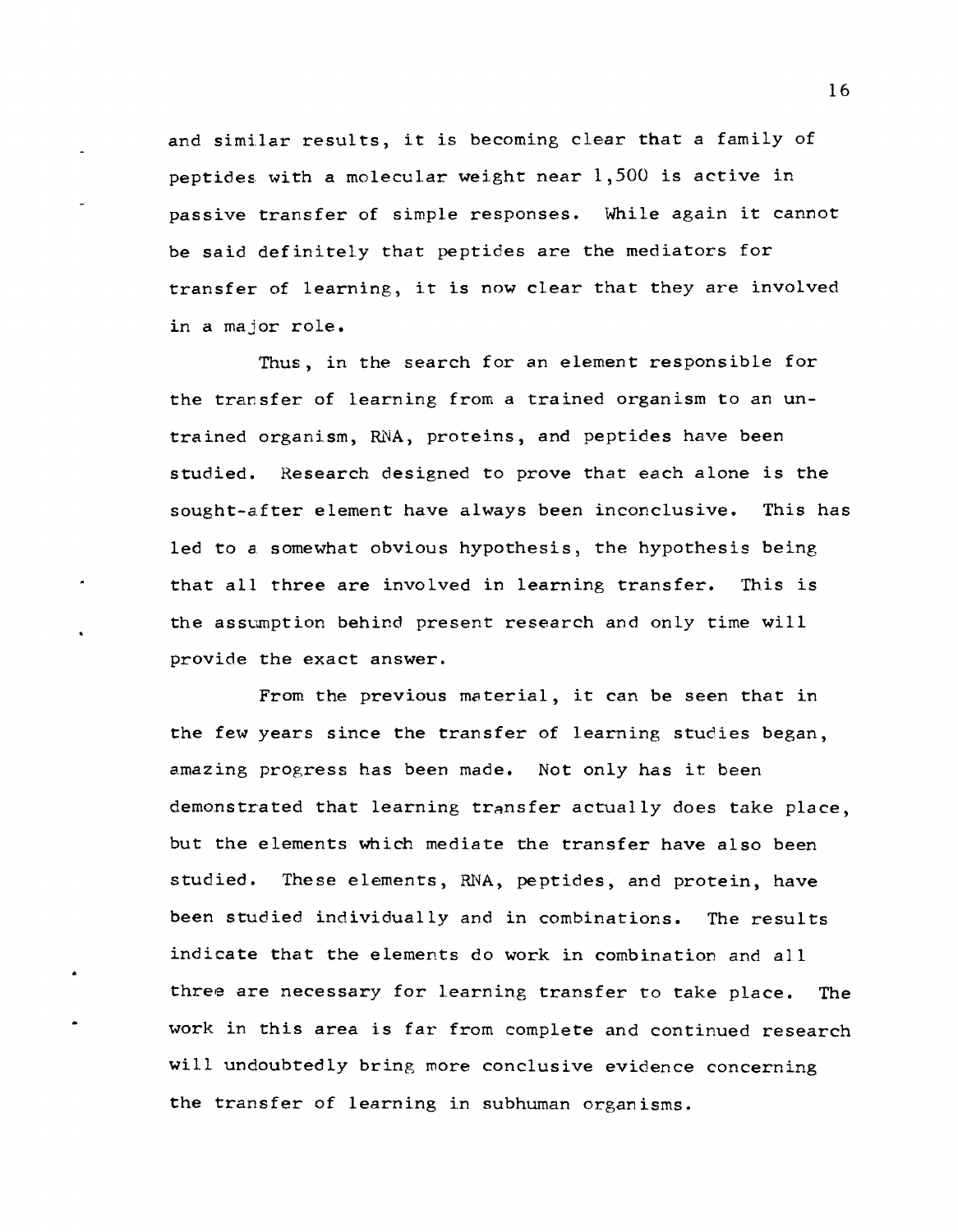## BiBLIOGRAPHY

- Babich, Frank R., et a1. "Transfer of a Response to Naive Rats by Injection of Ribonucleic Acid Extracted from Trained Rats." Science. 149:656-657; June, 1965.
- Barondes, Samuel H. "Relationship of Biological Regulatory Mechanisms to Learning and Memory." Nature.  $205:$ 18-22; January, 1965.
- Bisping, R.; Zahl-Begnum, O. H.; Longo, N.; Niemoeller, U.; and Reinaver. "The Effects of Nucleic Acid Concentration on Biochemical Memory Transfer." Journal of Biological Psychology. 13(2):32-35; 1971.
- Braud, William G.; laird, Porter; and Richards, Steven. "Facilitation of Avoidance Behavior in Goldfish by Injection of Brain Material from Trained Donors: Effect of Injection-Testing Interval." Journal of Biological Psychology.  $13(2):6-8$ ; 1971.
- Braud, William G. "Extinction in Goldfish: Facilitation by Intracranial Injection of RNA from Brains of Extinguished Donors." Science. 168:1234-1236; June, 1970.
- Bryant, Rodney C. "Transfer of Light-Avoidance Tendency in Groups of Goldfish by Intracranial Injection of Brain Extract." Journal of Biological Psychology. 13:  $18-24$ ; July,  $1971$ .
- Buttman, Helene N., and Gronke, Lisa. "Passive Transfer of Learned Dark and Step-Down Avoidance." Psychonomic Science. 24:107-109; August, 1971.
- Byrne, William L. Molecular Approaches to Learning and Memory. New York: Academic Press, 1970.
- Byrne, et al. "Memory Transfer." Science. 153:658-659; August, 1966.
- Cartwright, G. M. "Use of a Maze Habit as a Test of the Specificity of Memory Transfer in Mice." Journal of Biological Psychology. 12(1) :53-60; 1970.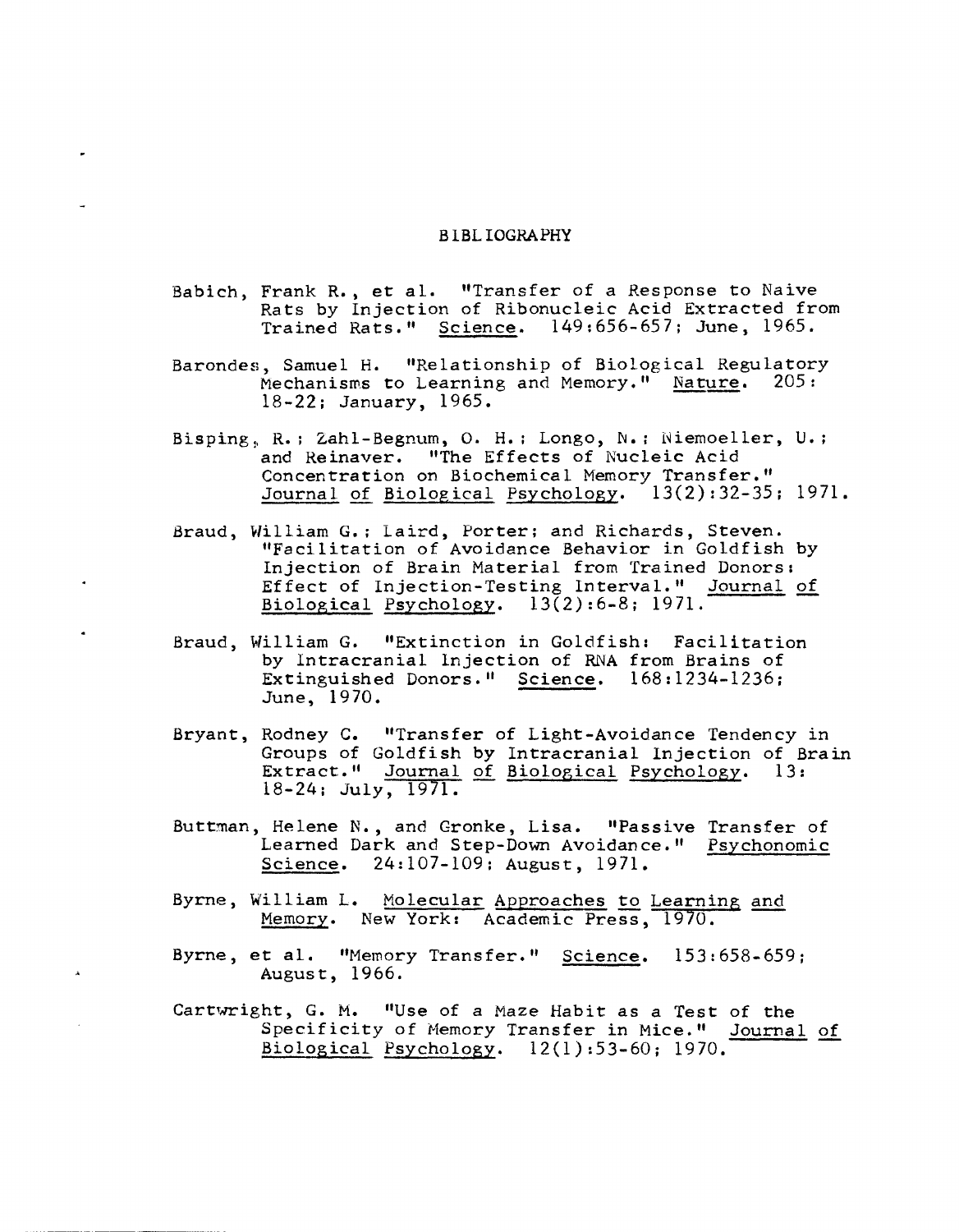- Chapouthier, Georges; Spitz, Sylvie; Legrain, D.: and Ungerer, Arielle. "Effect of Brain Extracts from Mice Injected into the Mother on Learning Ability in the Offspring." Journal of Biological Psychology. 12(1):49-52; 1970.
- ChecRashin, A. N., Sheimann, 1. M. "Conditioning in Planarians and RNA Content." Journal of Biological Psychology. 9(1):5-11; 1967.
- Cherkin, Arthur. "Failure to Transfer Memory by Feeding Trained Brains to Naive Chicks." Journal of Biological Psychology. 12(1) :83-85: 1970.-
- Dingman, Wesley, and Sporn, Michael. "Molecular Theories of Memory." Science. 144:26-29: April, 1964.
- Fried, Clifford, and Horowitz, Sheldon. "Contraction-- A LeaRNAble Response." Worm Runner's Digest. 6(1) :3-6: 1964.
- Golub, Arnold M.; Epstein, Leon; and McConnell, James. "The Effect of Peptides, RNA Extracts, and Whole Brain Homogenates on Avoidance Behavior in Rats." Journal of Biological Psychology.  $11(1):44-48;$ 1969.
- Golub, Arnold M., et a1. "Incubation Effects in Behavior Induction in Rats." Science. 168:392-394; April, 1970.
- Harty, Arlene L., et a1. "Planaria Memory Transfer Through Cannibalism Re-examined." Science. 146:274-275; October, 1964.
- Jacobson, Allan, et al. "Differential-Approach Tendencies Produced by Injection of RNA from Trained Rats." Science. 150:636-637; July, 1965.
- Kleban, M. H., et al. "Influence of Donor Recipient Brain Transfers on Avoidance Learning." Psychological Reports. 23:51-56; August, 1968.
- Lepore, Franco: Ducharme, Raymond: and Cardu, Bruno. "Memory and Ribonucleic Acid (RNA): Transfer of an Avoidance Response." Psychological Reports. 27: 99-103; August, 1970.
- McConnell, James V. "Factors Affecting the 'Transfer of Training' Effect in Rats." Journal of Biological fsychology. 9(1):40-48; 1967.